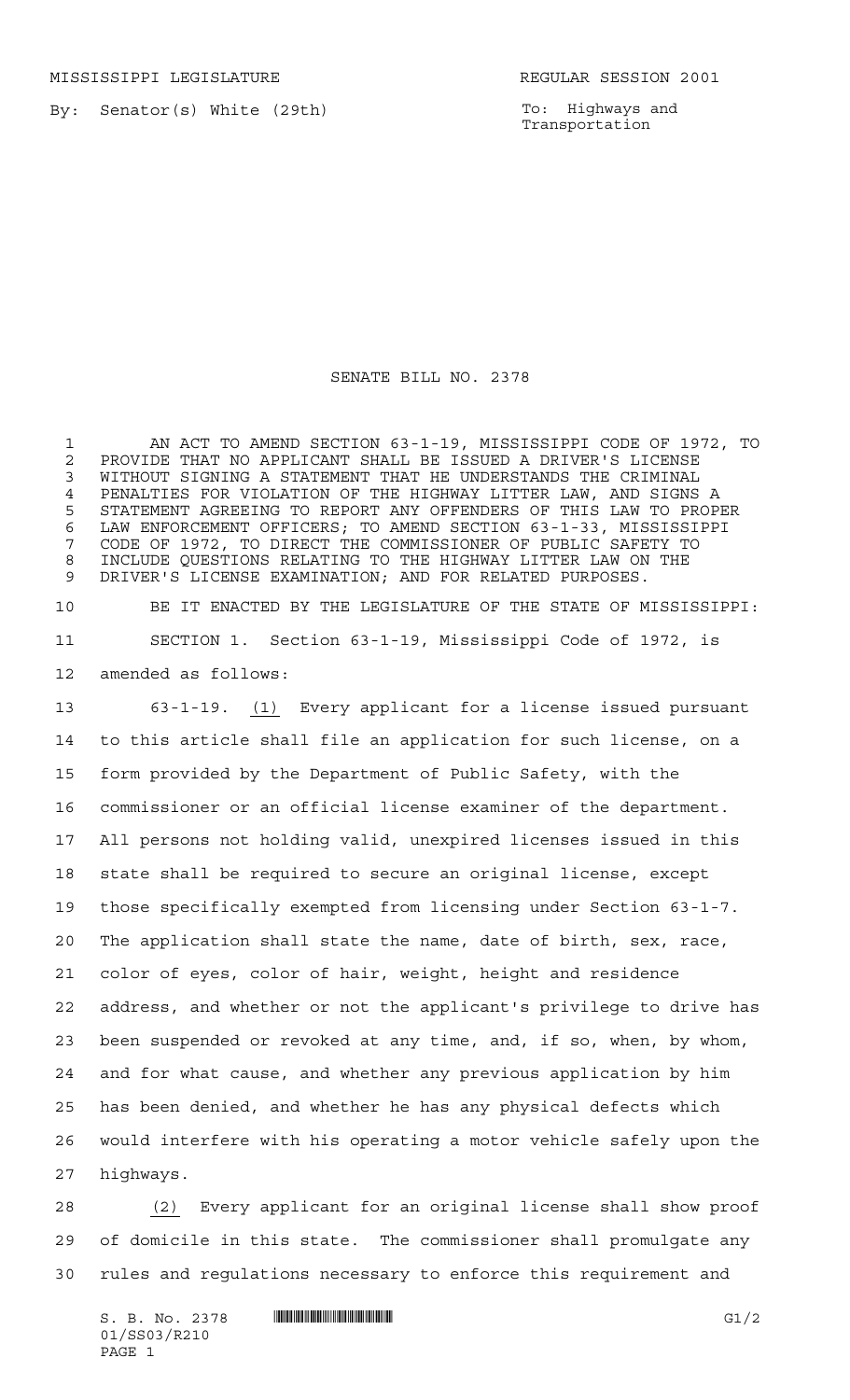shall prescribe the means by which an applicant for an original license may show domicile in this state. Proof of domicile shall not be required of applicants under eighteen (18) years of age. (3) Each application or filing made under this section shall include the social security number(s) of the applicant in accordance with Section 93-11-64, Mississippi Code of 1972. (4) From and after July 1, 2000, no applicant shall be issued a license to operate a motor vehicle under this section unless and until he signs a statement certifying that he understands that littering the roads and highways of this state is a violation of Section 97-15-29, Mississippi Code of 1972, and that violators are guilty of a misdemeanor punishable as follows: (a) A fine of not less than Fifty Dollars (\$50.00) nor more than Two Hundred Fifty Dollars (\$250.00); (b) For a second or subsequent offense, the minimum and maximum fine is doubled; (c) In addition to the fines, the court may order the 48 offender to (i) remove litter from the roads and highways, (ii) repair property damaged by littering, (iii) perform community service relating to the removal of litter, and (iv) pay investigative and prosecutorial expenses; and (d) For a second or subsequent offense, the court is required to order the offender to perform the service specified under paragraph (c). As a further condition for issuance of a license, the applicant shall sign a statement that he will not litter the roads and highways and will report any offender of the anti-litter law to the proper law enforcement authorities by calling a toll-free number to be provided by the Commissioner of Public Safety on the reverse side of the license. SECTION 2. Section 63-1-33, Mississippi Code of 1972, is amended as follows:

 $S. B. No. 2378$  . Soc. 2378 01/SS03/R210 PAGE 2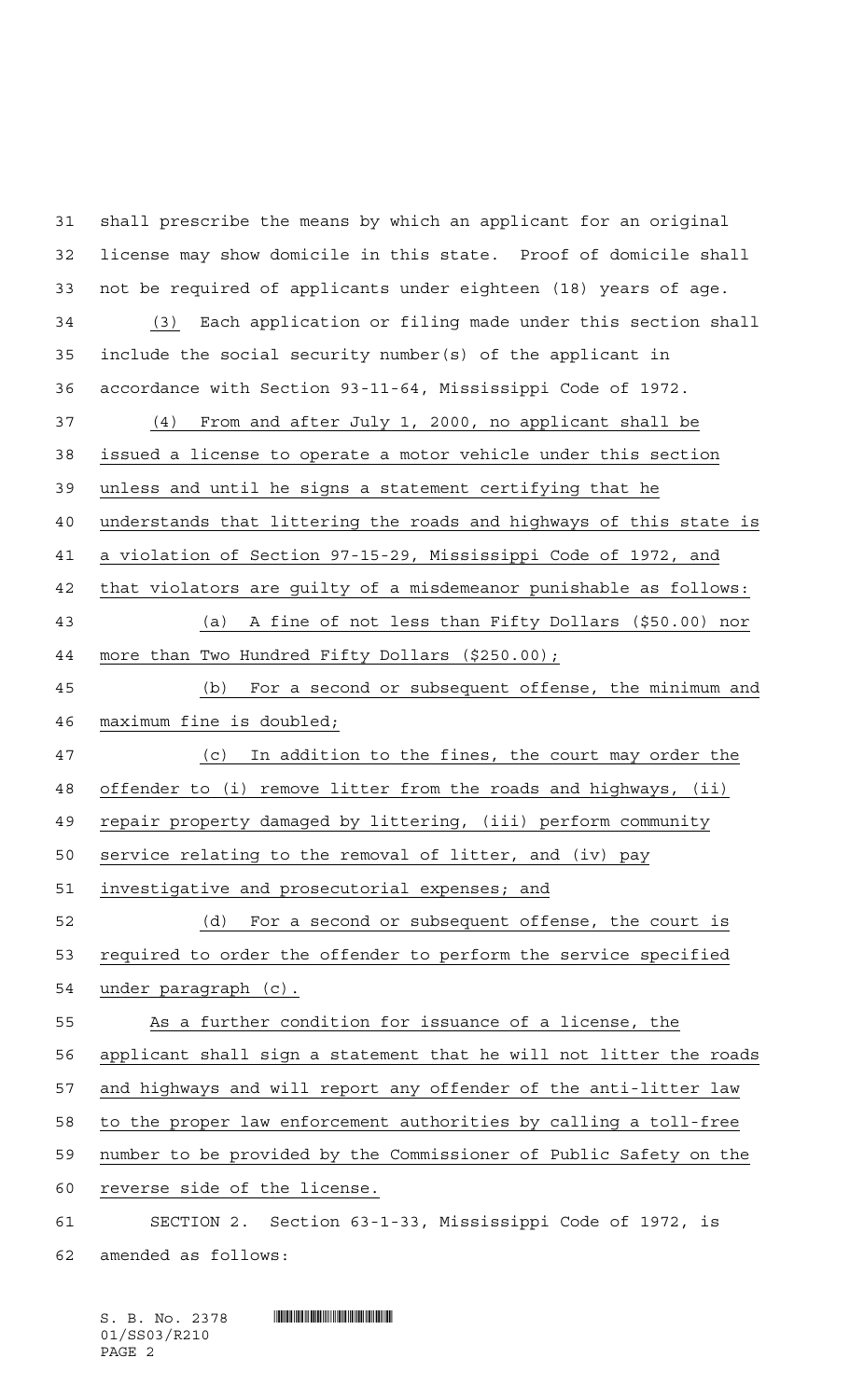63-1-33. It shall be the duty of the license examiner, when application is made for an operator's license or temporary driving permit, to test the applicant's ability to read and understand road signs and to give the required signals as adopted by the National Advisory Committee on Uniform Traffic Control Devices and the American Association of Motor Vehicle Administrators.

 The commissioner shall have prepared and administer a test composed of at least ten (10) questions relating to the safe operation of a motor vehicle and testing the applicant's knowledge of the proper operation of a motor vehicle.

 From and after July 1, 2001, the commissioner shall include a copy of the anti-litter law contained in Section 97-15-29, Mississippi Code of 1972, in the instructional material issued to first-time applicants for study in preparation for the written driver's test, and shall include in the test not less than one (1) question relating to the law and the criminal penalties for violation of the law.

 Prior to the administration of the test the license examiner shall inspect the horn, lights, brakes, inspection certificate and vehicle registration of the motor vehicle which the applicant expects to operate while being tested, and if he finds that any of the aforementioned items are deficient, no license or endorsement shall be issued to the applicant until same have been repaired. An applicant for a Mississippi driver's license who, at the time of application, holds a valid motor vehicle driver's license issued by another state shall not be required to take a written test.

 Except as otherwise provided by Section 63-1-6, when application is made for an original motorcycle endorsement or a restricted motorcycle operator's license, the applicant shall be required to pass a written test which consists of questions relating to the safe operation of a motorcycle and a skill test similar to the "Motorcycle Operator Skill Test," which is endorsed

 $S. B. No. 2378$  . The set of the set of  $\sim$   $\sim$  500  $\mu$   $\sim$  500  $\mu$   $\sim$  500  $\mu$   $\sim$  500  $\mu$   $\sim$  500  $\mu$   $\sim$  500  $\mu$   $\sim$  500  $\mu$   $\sim$  500  $\mu$   $\sim$  500  $\mu$   $\sim$  500  $\mu$   $\sim$  500  $\mu$   $\sim$  500  $\mu$   $\sim$  500 01/SS03/R210 PAGE 3